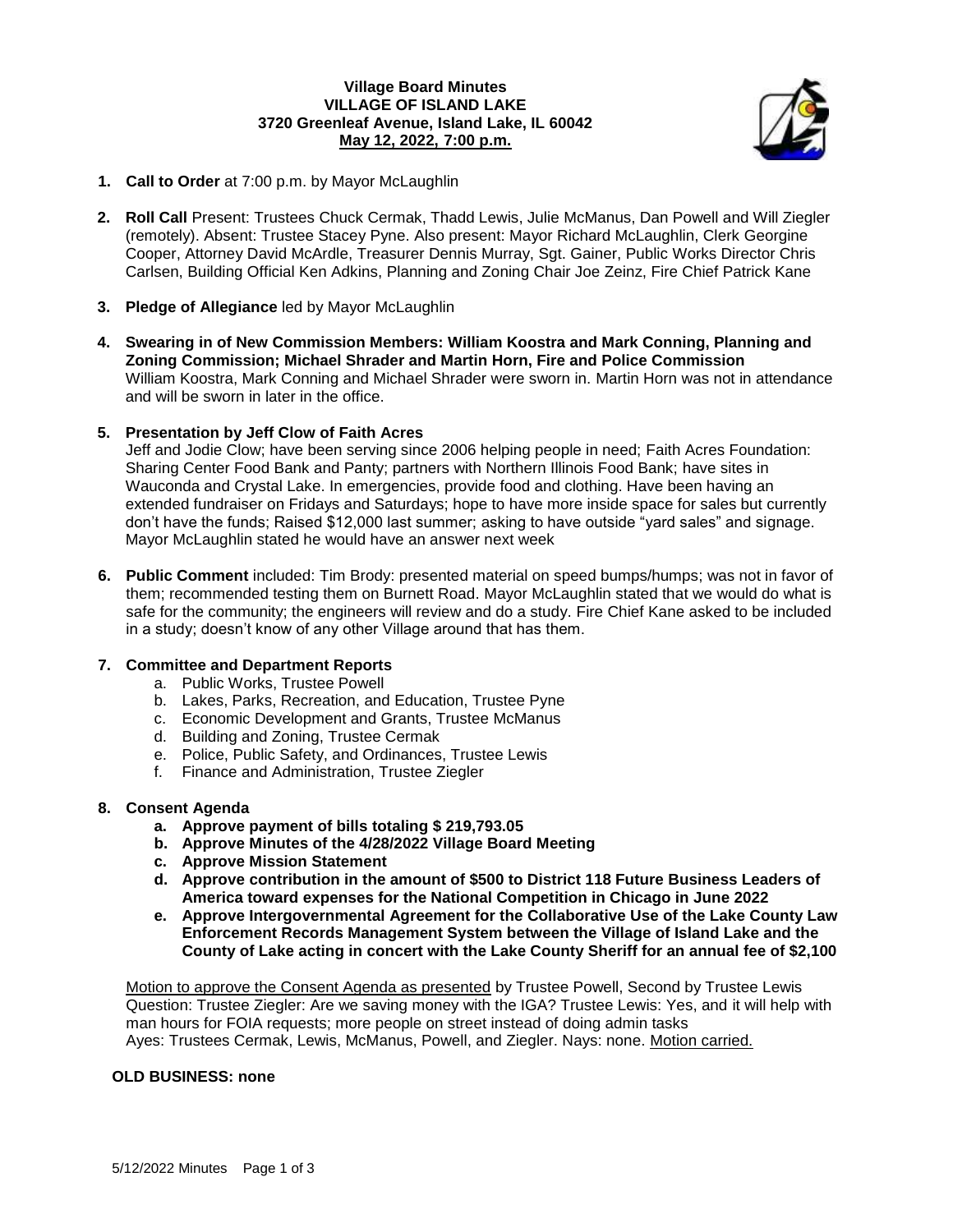#### **NEW BUSINESS**

**9. Approve Ordinance 1498-22 Amending Title 1, Chapter 16, Temporary Water Service Fees** Discussion: Director Carlsen: We had an outdated ordinance for contractor temporary water use; we set it slightly higher than surrounding areas; it will not affect our residents. It's a burden on our water system to sell to contractors.

Motion to approve ordinance 1498-22 Amending Title 1, Chapter 16, Temporary Water Service Fees by Trustee Lewis, Second by Trustee McManus

Trustee Powell: Reiterate that it is a temporary charge for contractors—not for residents. The Village is losing money at the current rates. It increase will not impact the residents; it will help them. Ayes: Trustees Cermak, Lewis, McManus, Powell, and Ziegler. Nays: none. Motion carried.

- **10. Discussion/direction on transfer of Village of Island Lake bank accounts** Mayor McLaughlin: Blackhawk bank is closing the Island Lake facility; Treasurer Murray is looking into option. Treasurer Murray: Blackhawk said they would move our accounts to the McHenry branch; we need a local bank. Trustee Lewis: Try to keep it local. Trustee Powell: Why don't we consider 5/3? Response: Will look into all.
- **11. Discussion of and possible motion to accept the proposed property gift from Sunil Puri, authorize the Mayor, Clerk and Village Attorney to sign the Gifting Agreement along with the attached Operating and Easement Agreement Exhibit and sign all necessary closing documents**

Discussion: Mayor McLaughlin: We have been looking into this for a long time. It's the property behind Walgreens. We can make it a park; we can put Village buildings there. Former Trustee England and I went to Rockford to discuss it. Attorney McArdle: You've seen the agreement before; we cannot get \$50,000 within 90 days; will work on the [timeframe] wording; we will have to take care of the property; the stormwater retention will become our maintenance and Puri will take care of drains, etc.; we would take private drive; we should go review where the stakes from the survey are; the donor is willing and motivated. Director Carlsen: Drainage is set up well; we can take a brush hog and mow a 6 foot path; keep the path mowed at this time; no additional cost to residents; storm drains are there; 2-tier detention; good erosion control; inlets and outlets are clear.

Attorney McArdle asked if we should tie the money to the new fiscal year budget. Response: Yes. Trustee Lewis asked if long term maintenance would be an issue. Director Carlsen: No, just regular maintenance and upkeep. Mayor: We'll have further discussion on plans for the land. Trustee Cermak asked about the depth of the retention pond and if we are going to shore it up—with rocks similar to the one on Burnett Road? Director Carlsen: Good idea; will look into it; as we improve our equipment, we will be able to mow better. Attorney McArdle: Additional requirement to name the park after him and all marketing materials contain his name. Trustee Lewis asked if it is a municipal building, does it have to be named.

Motion to accept the proposed property gift from Sunil Puri, authorize the Mayor, Clerk and Village Attorney to sign the Gifting Agreement along with the attached Operating and Easement Agreement Exhibit and sign all necessary closing documents with edits that the attorney deems appropriate by Trustee Cermak, Second by Trustee Lewis

yes: Trustees Cermak, Lewis, McManus, and Ziegler. Nays: Trustee Powell. Motion carried.

**12. Appoint Mayor Pro Tem while Mayor McLaughlin is out of town from May 30 to June 3** Discussion: The mayor will be starting May 28.

Motion to appoint Trustee Dan Powell Mayor Pro Tem while Mayor McLaughlin is out of town from May 28 to June 3 by Trustee Ziegler, Second by Trustee McManus yes: Trustees Cermak, Lewis, McManus, Powell, and Ziegler. Nays: none. Motion carried.

**13. Mayor Comments** included: Opened Victory Garden; Girl Scouts came out; ADA plot is completed; more raised beds to be added next year; Water Tower Park tower is scheduled to be painted; Building Department is working on getting residents to clean up yards; talked to Chief Palmer about getting rid